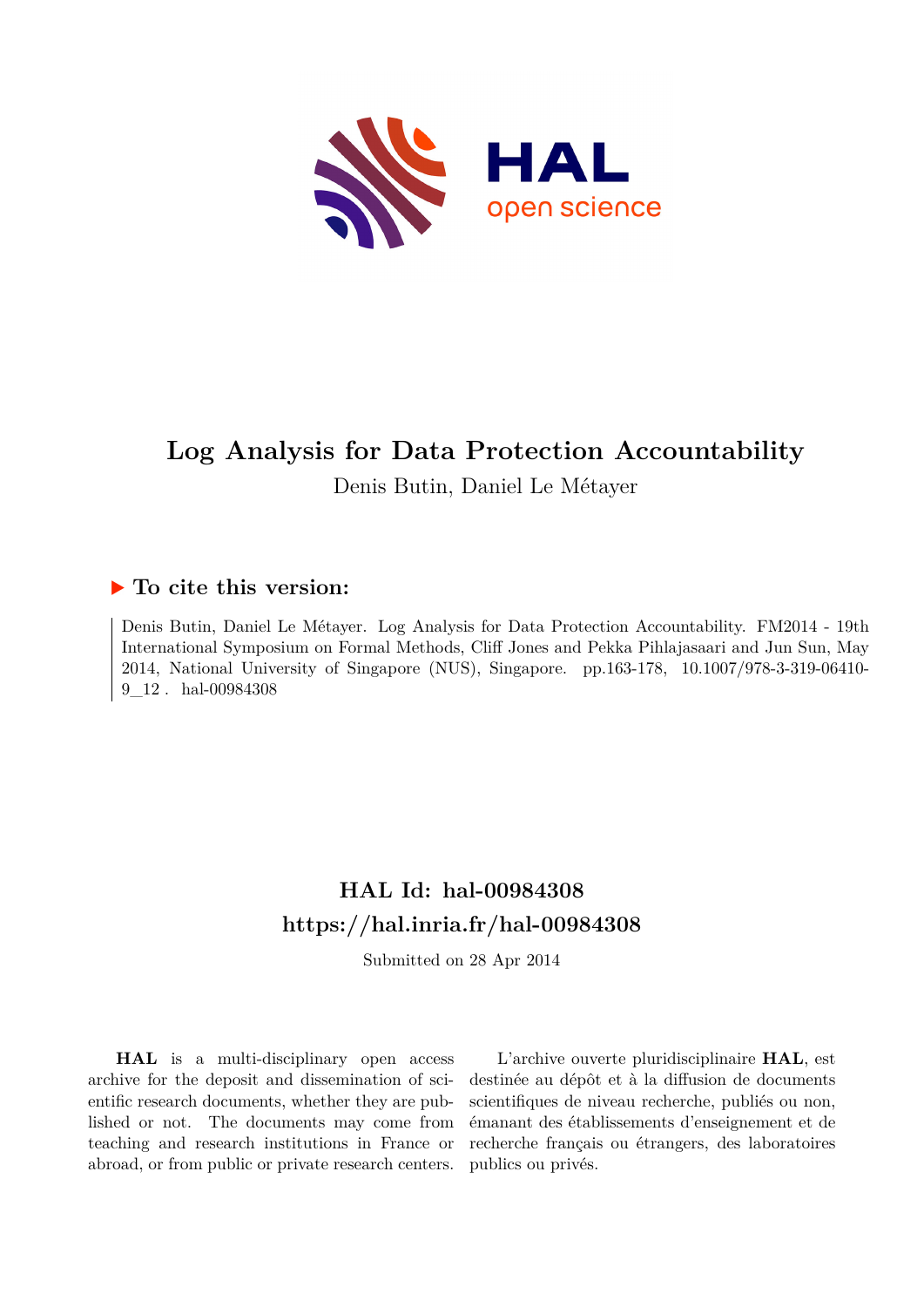# **Log Analysis for Data Protection Accountability**

Denis Butin and Daniel Le Métayer

Inria, Université de Lyon, France {denis.butin, daniel.le-metayer}@inria.fr

**Abstract.** Accountability is increasingly recognised as a cornerstone of data protection, notably in European regulation, but the term is frequently used in a vague sense. For accountability to bring tangible benefits, the expected properties of personal data handling logs (used as "accounts") and the assumptions regarding the logging process must be defined with accuracy. In this paper, we provide a formal framework for accountability and show the correctness of the log analysis with respect to abstract traces used to specify privacy policies. We also show that compliance with respect to data protection policies can be checked based on logs free of personal data, and describe the integration of our formal framework in a global accountability process.

## <span id="page-1-1"></span>**1 Context and Motivation**

The principle of accountability, introduced three decades ago in the OECD's guidelines [\[18\]](#page-16-0), has been enjoying growing popularity over the last few years in the field of data protection. A consortium was set up in 2009 with precisely the definition and analysis of accountability as one of its primary goals [\[8\]](#page-16-1). At the European level, the Article 29 Working Group published an opinion dedicated to the matter recently [\[1\]](#page-15-0) and the principle is expected to be enshrined in the upcoming European data protection regulation  $[12]$  $[12]$  $[12]$ <sup>1</sup>

The key idea behind the notion of accountability is that data controllers (European terminology for entities collecting personal data, denoted DC from now on) should not merely comply with data protection rules but also be able to demonstrate compliance — "showing how responsibility is exercised and making this verifiable", as stated by the Article 29 Working Group [\[1\]](#page-15-0). The motivation underlying this general principle is that data subjects (DS) disclosing personal data to a DC lose control over it and require strong guarantees regarding actual handling.

Crucially, accountability is more than an impediment to companies: it can help them clarify their internal processes and level of compliance with legal rules (or their own policies). In addition, a solid accountability process puts a company in a better position to demonstrate its compliance in case of dispute.

<span id="page-1-0"></span><sup>&</sup>lt;sup>1</sup> The latest draft of this regulation, adopted by the European Parliament's Civil Liberties Committee last October, further strengthens accountability requirements (articles 5 and 22).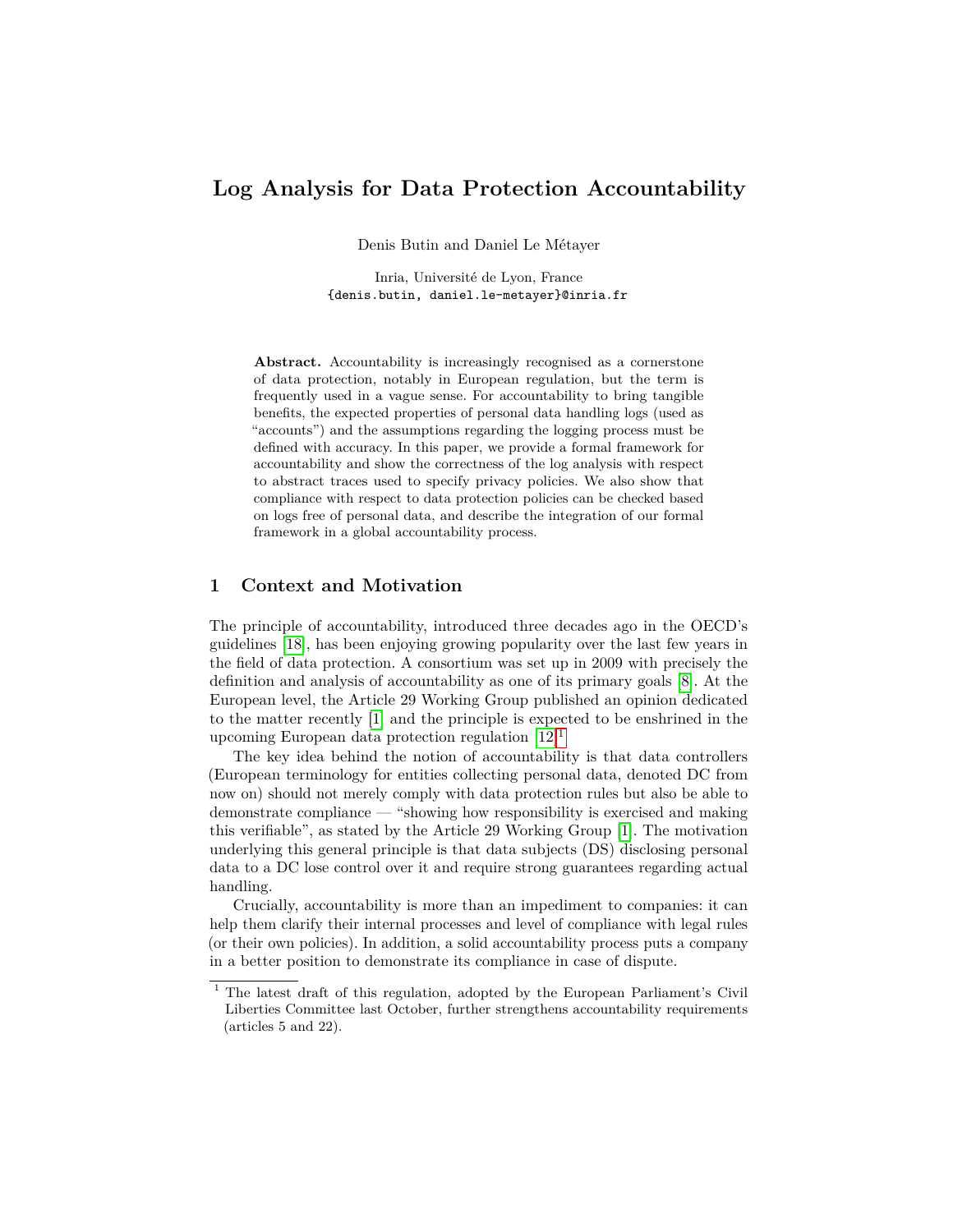Nevertheless, a downside to the generality of this concept is that it is too frequently used in a vague sense — at least, by lawyers and decision makers. Some clarity is provided by Bennett's nomenclature [\[9\]](#page-16-3), which distinguishes three types of accountability: accountability of policy, of procedures and of practice. The strongest variant is accountability of practice, which holds that DC ought to demonstrate that their actual data handling complies with their obligations. In the case of accountability of policy, they must be able to show that they actually have defined a privacy policy; in the case of accountability of procedures, they must be able to show that they have put in place appropriate procedures to meet their policy. Ideally, the three types of accountability should be implemented: having a privacy policy in place is obviously a minimal requirement and the procedures should support good practices. However, in order to implement the accountability of practices and ensure that it can really improve the protection of DS, a number of key questions must be addressed:

- **–** A clear definition should be provided of the "accounts" which are at the core of the concept of accountability. For accountability of practice, execution logs are natural candidates, but what should be kept in the logs is an essential and non-trivial issue. Obviously, enough information should be recorded to make accountability possible; but it is also necessary to comply with another principle of data protection, data minimization: only the personal data necessary for a given purpose should be recorded. Actually, one of the arguments against the use of accountability of practice is that the logs required to implement it could in fact represent an additional source of risks for personal data. As illustrated in our work [\[4\]](#page-16-4), designing the contents of the logs is therefore far from obvious: intuitive solutions typically include too much data or omit information necessary for effective compliance.
- **–** A clear definition of the accountability process has to be provided, showing how accounts are built and analyzed. For the accountability process to be worthwhile, accounts (here: logs) should reflect actual system execution and the verdict returned by the analysis procedure ought to be reliable. Overall, the guarantees provided by the whole process should be detailed to avoid misleading representations by DC or misplaced expectations from DS.

If the above issues are not properly handled, accountability may either represent illusory protections (and low-cost greenwashing for DC) or even additional sources of personal data leaks.

In this paper, we argue that formal methods can play a crucial role in addressing the above issues. In this context, however, they have to be used in a "light" way for several reasons. First, not all data protection obligations can be described formally. For instance, the notion of purpose, which is central in the European Data Protection Directive, cannot be defined in mathematical terms. Similarly, *break-glass* rules [\[16\]](#page-16-5), which are necessary in certain areas such as health data processing (e.g. to allow unauthorized physicians to access personal data in emergency situations), are not well-suited to formalisation. Furthermore, the goal of the accountability process is not to establish a formal proof of compliance for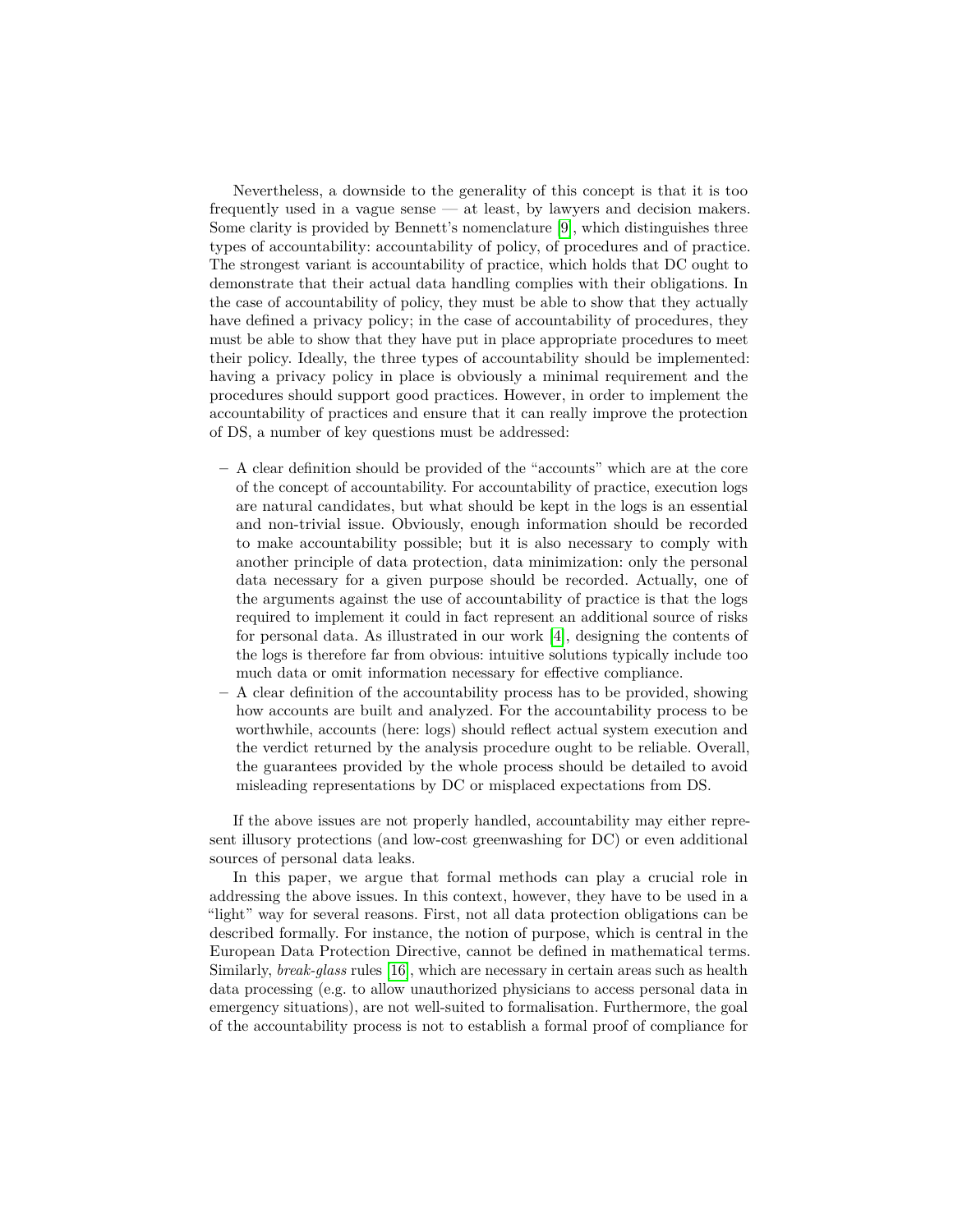a system (which would be completely out of reach in practice) but rather to be able to detect potential misbehaviour. One challenge in this area is therefore the integration of formal methods in an otherwise informal process and the definition of clear interactions between both worlds.

Another issue to be addressed in a formal accountability framework is the gap between two different levels of abstraction. The privacy  $2$  policy defined or understood by DS (or by lawyers) applies to abstract notions, such as "home address" or "health data", whereas actual logs typically include lower-level details such as system memory addresses or duplication of data.

Considering the above objectives and challenges, the contributions of this paper are threefold:

- **–** We provide a framework for accountability of practice based on "privacy friendly" logs, showing that compliance with respect to data protection policies can be checked based on logs which do not contain any personal data.
- **–** We show the correctness of the log analysis with respect to abstract traces that are used to specify privacy policies.
- **–** We describe the integration of the formal framework in the overall accountability process and identify the complementary procedures and manual verifications that are necessary to complement the log analysis.

We first introduce privacy policies and their abstract representation  $(\S2)$ , before specifying "personal-data-free" logs ([§3\)](#page-7-0). The core accountability properties, i.e. the guarantees provided by the log analysis, are presented in [§4.](#page-10-0) The integration of the formal framework in a global accountability process is outlined in [§5.](#page-13-0) We then provide a survey of related work ([§6\)](#page-14-0), followed by an outline of future work and conclusive remarks ([§7\)](#page-14-1). An extended version of this paper is available in a technical report [\[6\]](#page-16-6).

# <span id="page-3-1"></span>**2 Privacy Policies and Abstract Events**

The first stage of any data protection accountability process is the definition of privacy policies. In practice, a policy can be defined by the DC and accepted by the DS or result from a negotiation phase. In any case, it should comply with applicable laws. We do not consider the legal validity of the policies here nor their origin and assume that any personal data received by a DC is associated with a policy. The fact that the data is sent with a policy by the DS implies that she provides her consent for the use of her data in the conditions expressed by the policy. The fact that the DC accepts the data with the policy is taken as a commitment from his side to comply with the policy. In practice, a policy specifies what can be done with categories of data defined in a way which makes sense to DS, for instance "age", "postal address", or "profession". A first and major requirement of our accountability framework is that the privacy policy

<span id="page-3-0"></span><sup>&</sup>lt;sup>2</sup> In this paper, we use the expressions "privacy" and "data protection" interchangeably even though, from a legal point of view, they refer to two different protection regimes.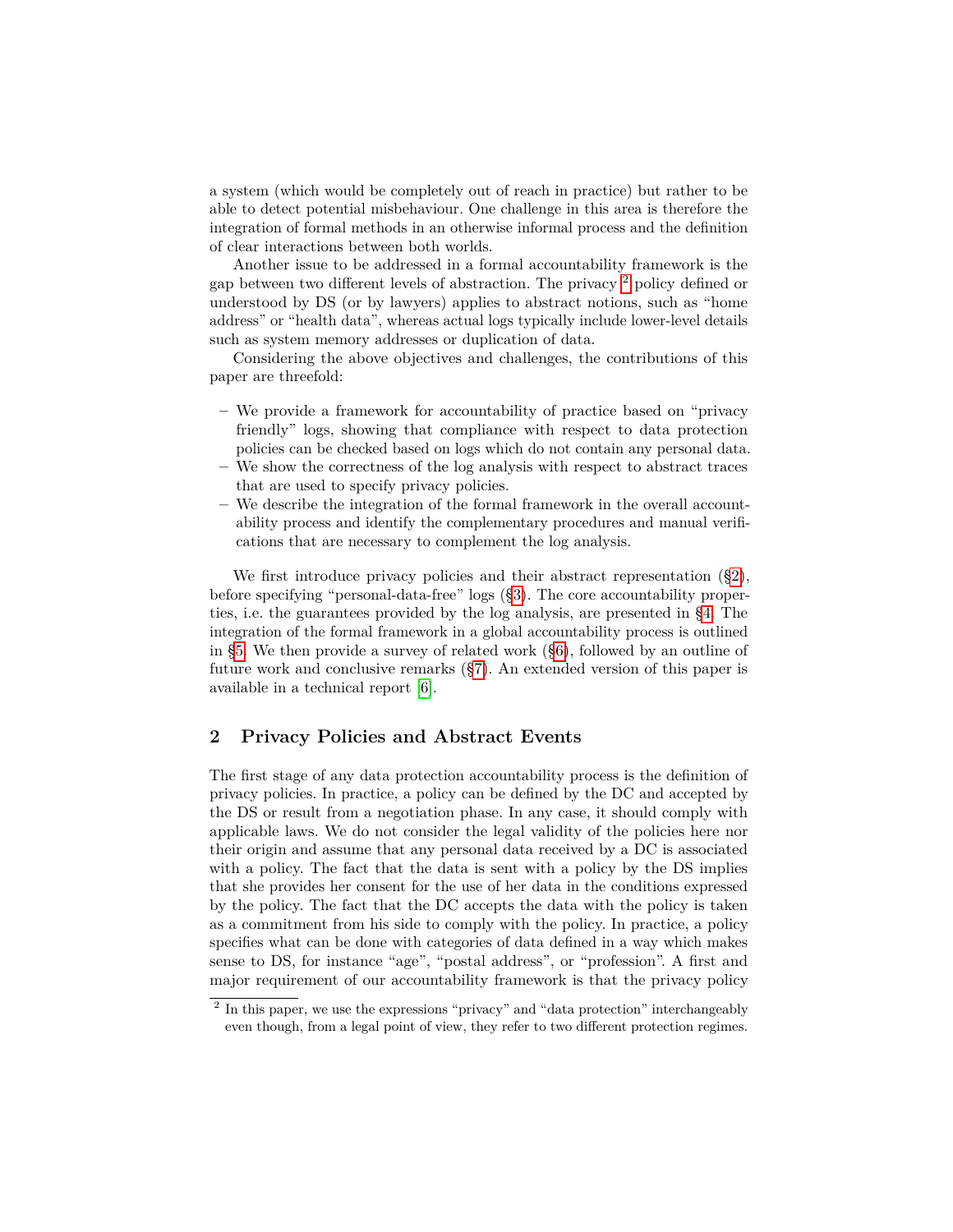should always remain attached to the associated data (which is sometimes called the *sticky policy* approach) because it will serve as a reference point for evaluating whether the DC has fulfilled his obligations.

As we want to check compliance with respect to privacy policies, we consider traces and logs on the side of the DC in this paper.

#### **Definition 1 (Privacy policy).** *Privacy policies are defined as tuples:*

 $Policy = Purposes \times Time \times Time \times Contents \times FwPolicy$ 

In  $\pi \in Policy, \pi = (ap, dd, rd, cx, fw), ap$  is the set of authorised purposes of data use. Purposes are taken from a set of admissible values (taken as constants here, possibly structured as an ontology). The deletion delay *dd* is the delay after which the data must be deleted by the DC. The *rd* parameter specifies the delay for the DC to comply with requests by the DS, for instance regarding the deletion of personal data. The set *cx* defines the contexts in which the data can be used. *Contexts* is the set of constants here which could represent external parameters such as time or location. The data forwarding policy is defined by the value of  $fw$ ; it is equal either to  $\uparrow$  (in which case no forwarding at all to third parties is possible) or to  $\downarrow$  (all forwarding is allowed). We sometimes use the notation  $\pi.a p$ ,  $\pi.d d$ , etc. to access the fields of a policy tuple. An example policy in this format could be *π* = ({*M arketing, Statistics*}*,* 180*d,* 60*m,* {*Location*\_*Europe*}*,* ↑). This policy stipulates that data can be used exclusively for the purposes of *M arketing* and *Statistics*, that all data must be deleted no later than 180 days from its disclosure, that requests by the DS must be complied with within 60 minutes, that data can only be used for a location context equal to *Europe* and that any forwarding to third parties is forbidden.

We do not attempt to include all complexities of existing policy languages here. The above format should rather be seen as a proof-of-concept example to illustrate our overall approach.

#### **2.1 Abstract Events**

Having defined privacy policies, we now introduce the list of abstract events, socalled because they describe events at the level of personal data, abstracting away from system internals such as memory addresses. Abstract events are expressed intuitively with regard to the format of privacy policies. Mirroring the design of privacy policies mentioned above, this list of events illustrates an instantiation of our framework; it can be extended easily<sup>[3](#page-4-0)</sup>. All abstract events carry a timestamp *t* as their first argument.

 $-$  (*Disclosure, t, or, ds,*  $\theta$ *, v,*  $\pi$ ) — the initial reception by the DC of personal data of origin *or* (the origin is the entity which sent the data), type  $\theta$  (e.g. a person's age or postal address) and value *v* related to DS *ds*, with an associated sticky policy  $\pi$ . Depending on the value of *or*, the data can be sent by *ds* or by a third party.

<span id="page-4-0"></span> $3$  For example with update events — one could add a modification index to states to manage them. Notifications events could also be added.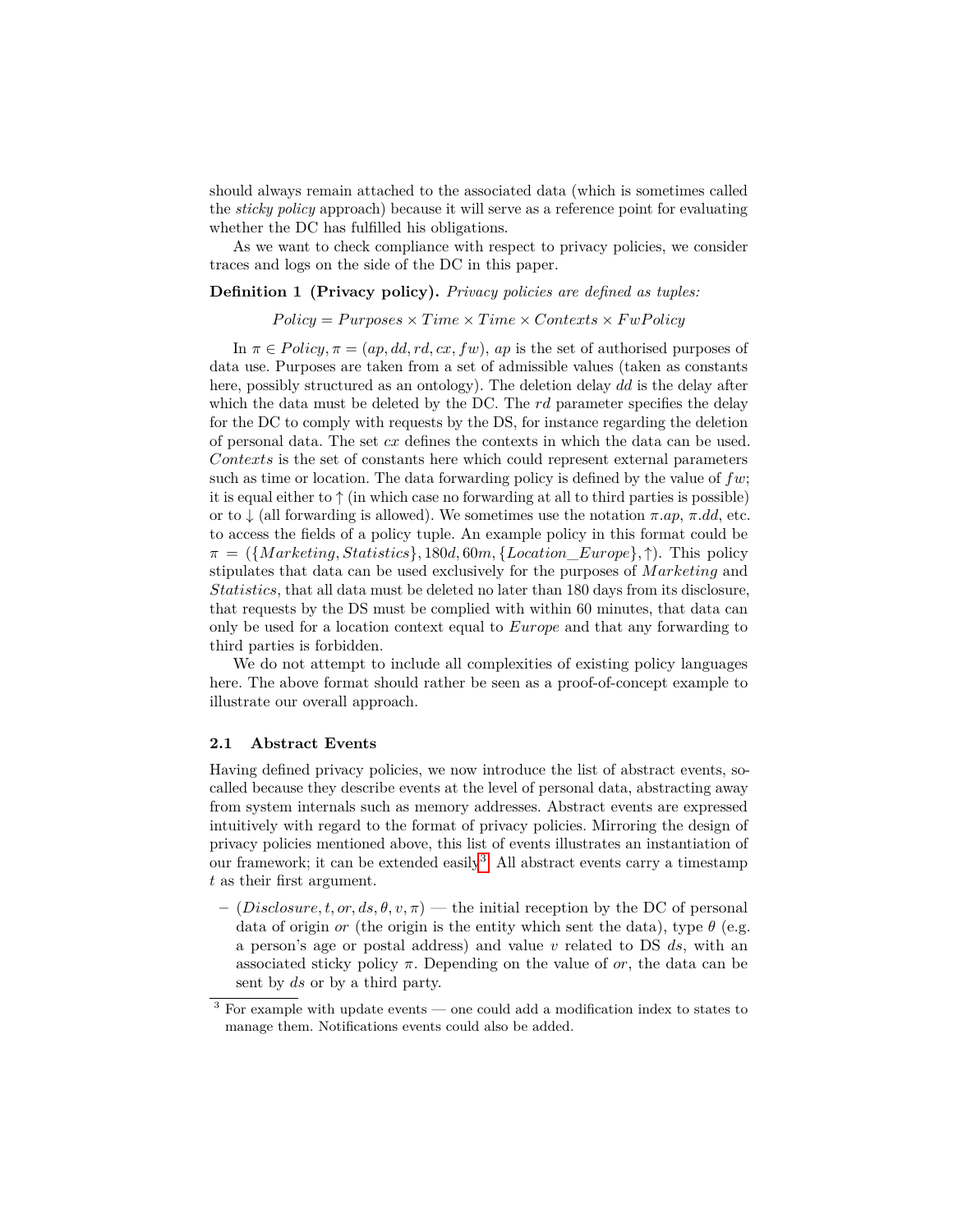- **–** (*DeleteReq, t, or, ds, θ*) a request received by the DC and sent by *or* to delete personal data of owner *ds* and type *θ*.
- **–** (*AccessReq, t, ds, θ*) a request received by the DC and sent by *ds* to access her own data.
- **–** (*Delete, t, ds, θ*) a deletion of the data of *ds* of type *θ* by the DC.
- $-$  (*DeleteOrder, t, tp, ds,*  $\theta$ ) a request sent by the DC to the third party *tp* to delete the data of *ds* of type *θ*.
- $-$  (*Forward, t, rec, ds,*  $\theta$ *, v,*  $\pi$ *)* the forwarding by the DC of the data of *ds* of type  $\theta$  and value *v* to the recipient *rec*, which can be either a third party or the DS (to grant her access to her own data following an access request), with policy  $\pi$  attached.
- **–** (*Use, t, ds, θ, purpose, reason*) the use by the DC of the data of *ds* of type *θ* for a specific *purpose* and *reason*. The *purpose* element is taken from an ontology, while the *reason* is a textual description, used by a human for informal verification as discussed in [§5.](#page-13-0)
- **–** (*BreakGlass, t, et, bgt, bgc*) the occurrence of a break-glass event of type *bgt* in circumstances *bgc*, where the affected entities and data types are couples  $(ds, \theta)$  members of the set *et*. In practice, *bgc* is a textual description, similarly to *reason* in *Use* events.
- **–** (*Context, t, ct*) the switching of the current context to *ct*. To simplify, the context is just modeled by a simple value here but it could very well be a structure to account for different external parameters (such as time, location, etc.).

**Definition 2 (Trace).** *A trace*  $\sigma$  *is a sequence of abstract events.* 

In order to define the notion of compliant trace, we need to introduce abstract states.

**Definition 3 (Abstract state).** *The abstract state of a system is a function*  $S_A$ : *Entity* × *Type*  $\longrightarrow$  *Time* × *Entity* × *Value* × *Policy* × *P* (*Entity* × N) × P (*BGtype* × *BGcircumstances* × *T ime*)

$$
(ds, \theta) \mapsto (t, or, v, \pi, receives, bg)
$$

The abstract state associated with each DS *ds* and type of personal data *θ* includes the origin *or* (the entity from which the most recent version of the value of the data emanated from), the data's value *v*, the sticky policy  $\pi$  (current policy) and the set of *receivers* (all third parties who have received the data together with the corresponding event index in the trace). Information about break-glass events is collected by triples  $b g_n = (b g t, b g c, time b g)$ , where *bgt* is a break-glass event's type, *bgc* its circumstances and *timebg* its time. *bg* is a set of such triples, including all break-glass events that occurred so far for this DS and data type.  $S_A$  is expanded with  $S_A(Context) = ct \in Context$ , where *ct* is the current context.

We use the notation  $\Sigma[(ds, \theta) \to (t, or, v, \pi, r, bg)]$  to denote a state  $\Sigma'$  similar to *Σ* except that  $\mathcal{Z}'(ds,\theta) = (t, or, v, \pi, r, bg)$ . The semantics of an event at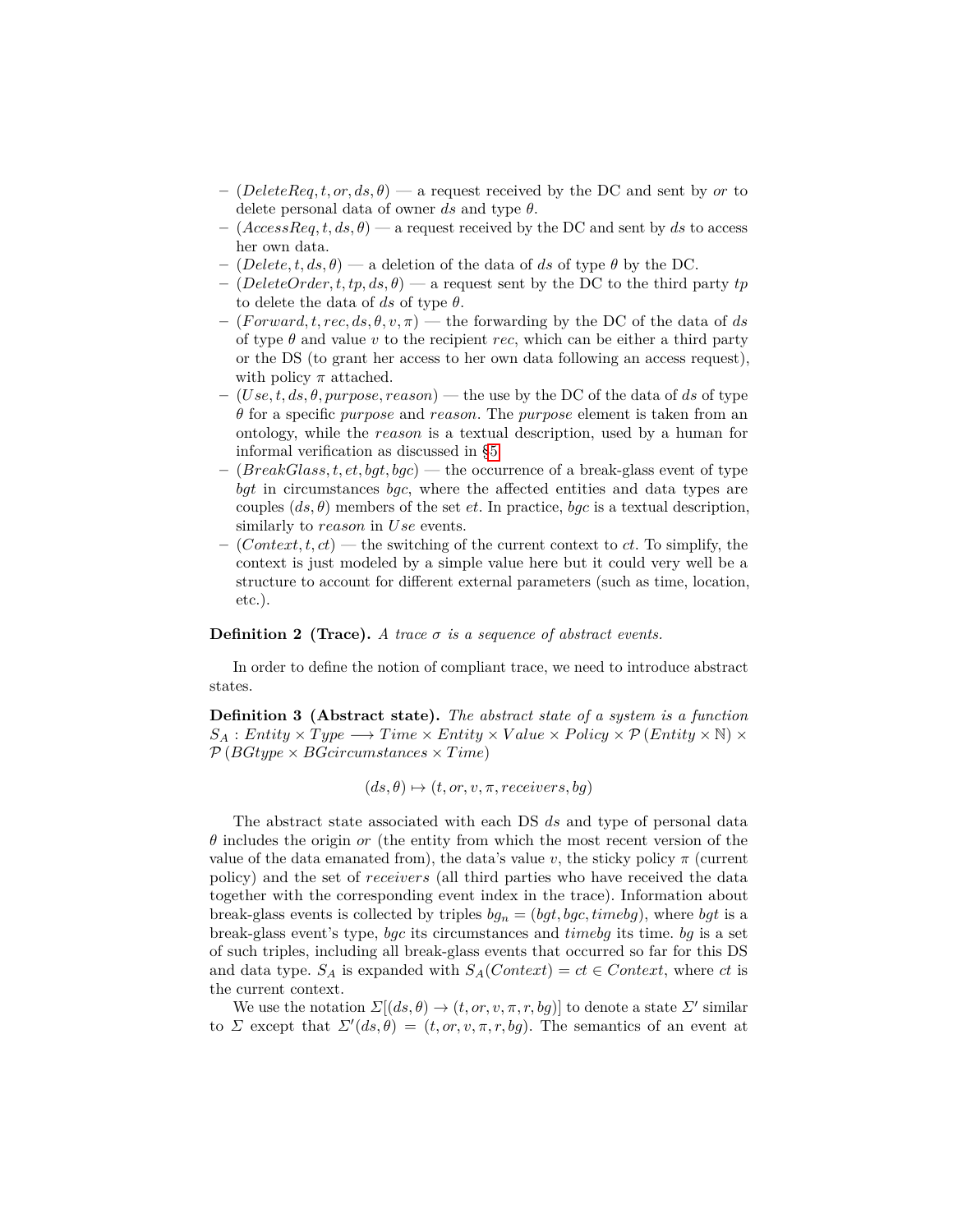$S_A((Disclosure, t, or, ds, \theta, v, \pi), j) \Sigma = \Sigma[(ds, \theta) \rightarrow (t, or, v, \pi, \emptyset, \emptyset)]$ *SA*((*Delete, t, ds, θ*)*, j*)*Σ* = *Σ*[(*ds, θ*) →⊥]  $S_A((Forward, t', rec, ds, \theta, v, \pi), j) \Sigma =$ if  $rec \neq ds$  then  $\Sigma[(ds, \theta) \rightarrow (t, or, v, \pi, receives \cup \{(rec, j)\}, bg)]$ with  $(t, or, v, \pi, receives, bg) = \Sigma(ds, \theta)$  else  $\Sigma$  $S_A((BreakGlass, t', et, bgt, bgc), j) \Sigma =$  $\texttt{if} \ (ds,\theta) \in \textit{et} \ \texttt{then} \ \Sigma[(ds,\theta) \rightarrow (t, or, v, \pi, \textit{recivers}, bg \cup \{(bgt, bgc, t')\})]$ with  $(t, or, v, \pi, receives, bq) = \Sigma(ds, \theta)$  else  $\Sigma$  $S_A((Context, t, ct), j)$ *Σ* = *Σ*[*Context* → *ct*]  $S_A(\sigma_i, j)$ *Σ* = *Σ* for the other events. Even though those events do not impact the abstract state, they either introduce commitments for the DC (e.g. *DeleteReq*) or allow him to fulfill his obligations (e.g. *DeleteOrder*).

<span id="page-6-0"></span>**Fig. 1.** Abstract event semantics

a given position *j* in a trace are given by the function  $S_A$ : (*Event*  $\times N$ )  $\rightarrow$  $AbstractState \rightarrow AbstractState$  defined in Fig. [1.](#page-6-0)

*Disclosure* initialises all abstract state variables, while *F orward* adds a third party, together with its event index, to the *receivers* set, unless the recipient is the DS herself (i.e. the DS is granted access to her own data), in which case the state is unchanged. *BreakGlass* events only modify the state if they occur for the *ds* and *θ* under consideration.

The current state after the execution of a trace  $\sigma = [e_1, \ldots, e_n]$  is defined as  $F_A(\sigma, 1)\Sigma_0$  with  $\forall ds, \theta, \Sigma_0(ds, \theta) = \perp$  and:

 $F_A$  ([ ]*, n*)  $\Sigma = \Sigma$ 

 $F_A([e_1, \ldots, e_m], n) \Sigma = F_A([e_2, \ldots, e_m], n+1) (S_A(e_1, n) \Sigma)$ 

We set  $State_A(\sigma, i) = F_A(\sigma_i, 1) \Sigma_0$ , with  $\sigma_i = \sigma_1 \dots \sigma_i$  the prefix of length *i* of *σ*.

Furthermore, let  $EvTime$  be a function such that  $EvTime(\sigma_i) = t_i$  with  $\sigma_i = (X, t_i, \ldots), t_i \in Time$ . Having defined abstract events, traces and event semantics, we can now define the compliance of a trace with respect to the policy attached to the data received by a DC.

#### **2.2 Trace Compliance Properties**

The following compliance properties are stated  $\forall i \in \mathbb{N}, \forall ds, \forall \theta$ :

A1: No personal data should appear in an abstract state after its global deletion delay has expired:  $State_A(\sigma, i-1)(ds, \theta) = (t, or, v, \pi, receiver, bg) \implies$  $EvTime(\sigma_i) \leq t + \pi.dd$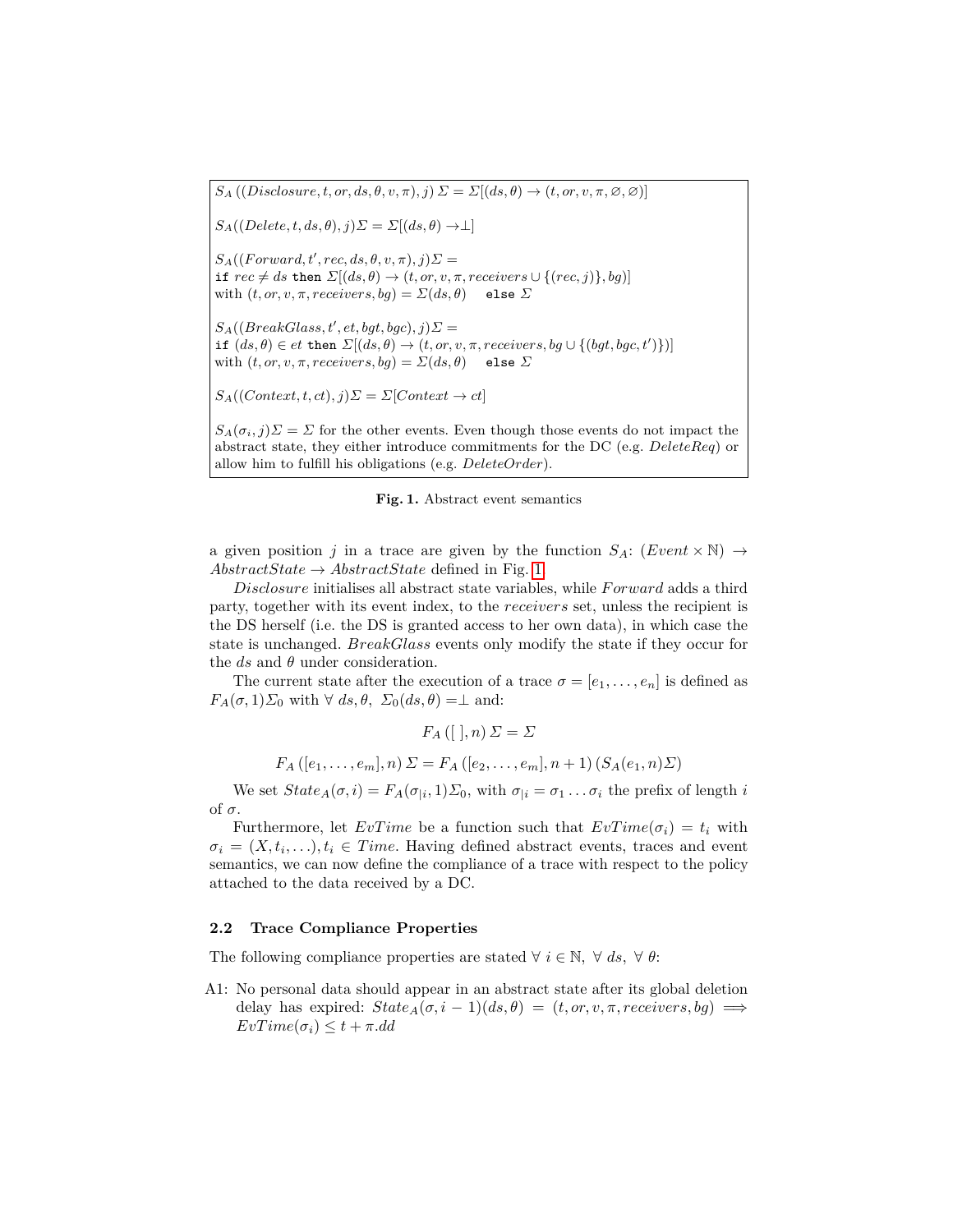- A2: Deletions yield third party deletion requests, sent between the last forwarding of the data and deletion:  $\sigma_i = (Delete, t', ds, \theta) \land State_A(\sigma, i - 1)(ds, \theta) =$  $(t, or, v, \pi, receives, bg) \implies \forall (t_p, l) \in receives, \exists k \mid \exists t'' \mid \sigma_k =$  $(DeleteOrder, t'', t_p, ds, \theta) \wedge k \in ]\alpha, i[$  with  $\alpha = max\{n \mid (t_p, n) \in receivers\}$
- A3: Deletion requests are fulfilled before expiration of the request fulfillment delay:  $\sigma_i = (DeleteReg, t', or, ds, \theta) \land State_A(\sigma, i - 1)(ds, \theta) = (t, or, v, \pi,$  $r$ *receivers, bg*)  $\implies \exists k \mid \exists t'' \mid \sigma_k = (Delete, t'', ds, \theta) \land t' < t'' \leq t' + \pi . rd$
- A4: A4 is defined similarly to A3 for access requests, where the granting of access is a *Forward* event with  $rec = ds$ .
- A5: Data is only used for purposes defined in the policy:  $\sigma_i = (Use, t', ds, \theta, \theta)$  $purpose, reason) \wedge State_A(\sigma, i-1)(ds, \theta) = (t, or, v, \pi, receives, bg)$  $\implies$  purpose  $\in \pi$ .ap
- A6: All contexts in which data is used in the trace are authorised in the policy:  $\sigma_i = (Use, t', ds, \theta, purpose, reason) \land State_A(\sigma, i - 1)(Context) = ct \land$  $State_A(\sigma, i-1)(ds, \theta) = (t, or, v, \pi, receives, bg) \implies ct \in \pi$ .cx
- A7: If the policy forbids all forwarding, there is none:  $\sigma_i = (Forward, t', rec, ds, \theta, v, \pi) \land rec \neq ds \land State_A(\sigma, i - 1)(ds, \theta) =$  $(t, or, v, \pi, receives, bg) \Longrightarrow \pi.fw \neq \uparrow$

**Definition 4 (Trace compliance).** *A trace*  $\sigma$  *is compliant* (*Compliant<sub>A</sub>*( $\sigma$ )*) if it satisfies all of the above properties*  $A_1, \ldots, A_7$ .

This concludes our formalisation of abstract events. The next section introduces log events, which are closer to system operations and include internals such as memory references. Defining such events and their compliance will ultimately allow us to relate abstract events and log events to express accountability properties ([§4\)](#page-10-0).

# <span id="page-7-0"></span>**3 Log Specification and Compliance**

Abstract events are useful to express privacy policies at a level which makes sense for DS. However the expected guarantees concern the actual behaviour of the system, which can be checked based on its execution log. We start by defining log events and continue with the associated concrete states and compliance properties.

### **3.1 Log Events**

There are two main differences between trace events and log events. First, log events correspond to a small number of general purpose low-level operations, such as receiving data, sending it, reading it, copying it, deleting it or external events. The semantics of these events are passed through parameters (in most cases, the second one, such as *Disclosure*). Second, log event operations apply to the machine state, which is a function from references (i.e. memory addresses) to values; as opposed to abstract event operations, which apply directly to high-level data.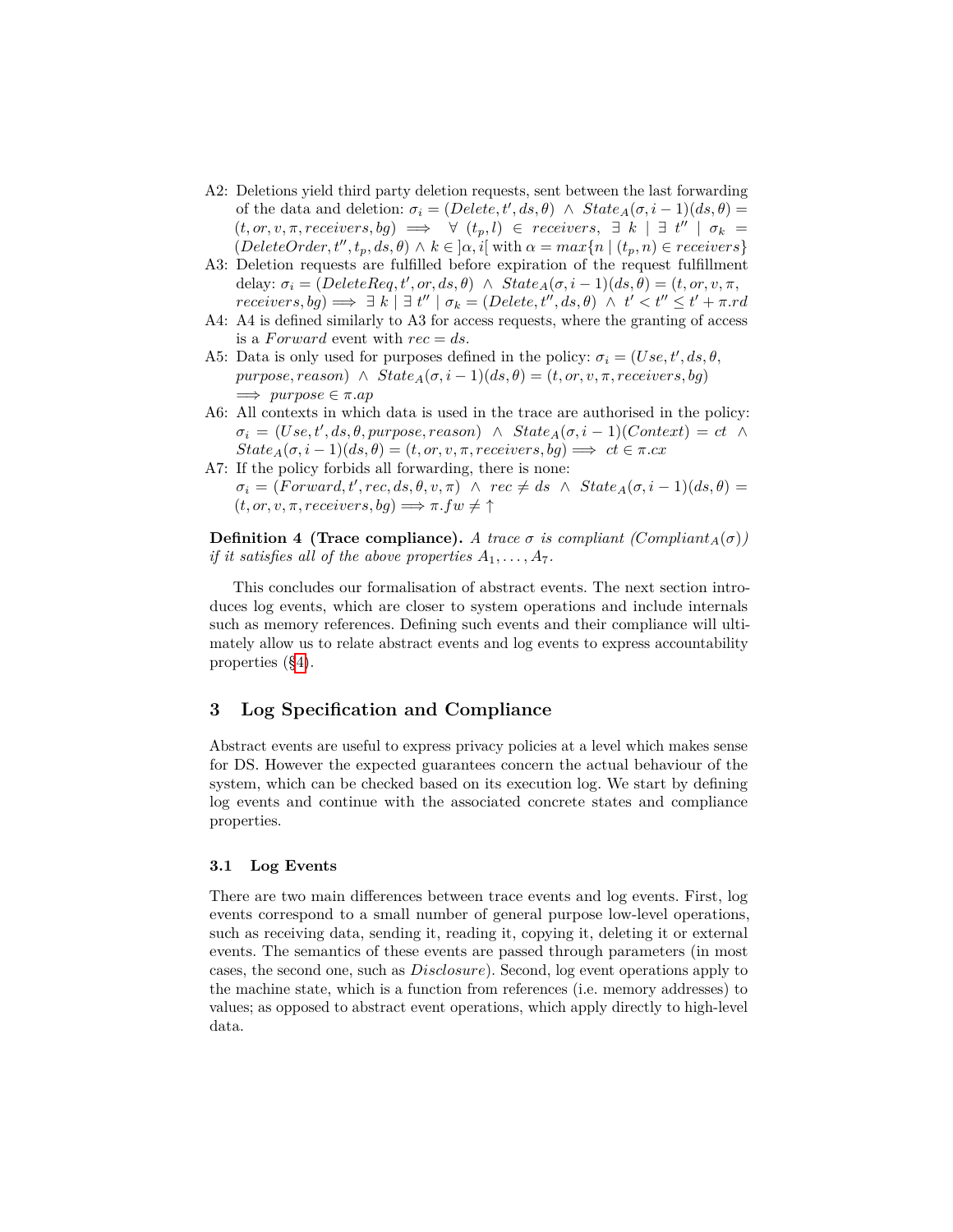The format of the logs is a key design choice for an accountability architecture. As discussed in [\[4\]](#page-16-4), this choice is far from obvious. In our framework, it is guided by two factors: the privacy policies which have to be verified and the aforementioned data minimization principle. Actually, we choose a radical option here, which is to avoid recording in the logs any value  $v$  of personal data  $\frac{4}{3}$  $\frac{4}{3}$  $\frac{4}{3}$ . We show in the next section that this choice does not prevent us from meeting the expected accountability requirements.

The list of log events follows. All log events carry a timestamp *t*, and events without descriptions have the same meaning as the corresponding abstract event.

- **–** (*Receive, Disclosure, t, or, ds, θ, π, ref*)
- **–** (*Receive, DeleteReq, t, or, ds, θ*)
- **–** (*Receive, AccessReq, t, ds, θ*)
- **–** (*Copy, t, ref, ref*) a copying of data by the DC from one system reference to another.
- **–** (*Delete, t, ref*) a deletion of the data of *ds* with reference *ref* by the DC.
- **–** (*Send, DeleteOrder, t, tp, ds, θ*)
- **–** (*Send, V al, t, rec, ref*) an unspecified sending of data from the DC to a recipient *rec*, which can be a third party or *ds* in case she is granted access to her own data.
- **–** (*Read, t, ref, purpose, reason*) the use by the DC of the data of *ds* of reference *ref* for a specific *purpose* and *reason*.
- **–** (*External, BreakGlass, t, et, bgt, bgc*)
- **–** (*External, Context, t, ct*)

*Logs* are to traces as log events are to abstract events:

**Definition 5 (Log).** *A log is a sequence of log events.*

In the same way that we defined abstract states and semantics, we now define concrete states and the semantics of concrete events.

**Definition 6 (Concrete state).** *The concrete state of a system is defined by the function*  $S_C$ :  $Reference \longrightarrow Time \times Type \times Entity \times Entity \times Policy \times$  $P(Entity \times N) \times P(BGtype \times BGcircumstances \times Time)$ 

$$
ref \mapsto (t, \theta, ds, or, \pi, receives, bg)
$$

Here *Reference* is the set of memory addresses; the other parameters are defined as for abstract states.  $S_C$  is expanded with  $S_C(Context) = ct \in Context$ .

The semantics of an event at a position  $j$  in a log are given by a function  $(LogEvent \times N) \rightarrow ConcreteState \rightarrow ConcreteState$  defined as in Fig. [2.](#page-9-0)

Note that data values are not manipulated explicitly here; e.g. in the concrete (*Receive, Disclosure,...*) event above, the value of the data of type  $\theta$  is stored in system memory at address *ref*. The *Copy* event does not modify the state associated to *ref* but the one associated to *ref*′ , since *ref*′ is overwritten.

<span id="page-8-0"></span><sup>&</sup>lt;sup>4</sup> Nevertheless, the couple  $(ds, \theta)$  to which *v* is associated is still recorded.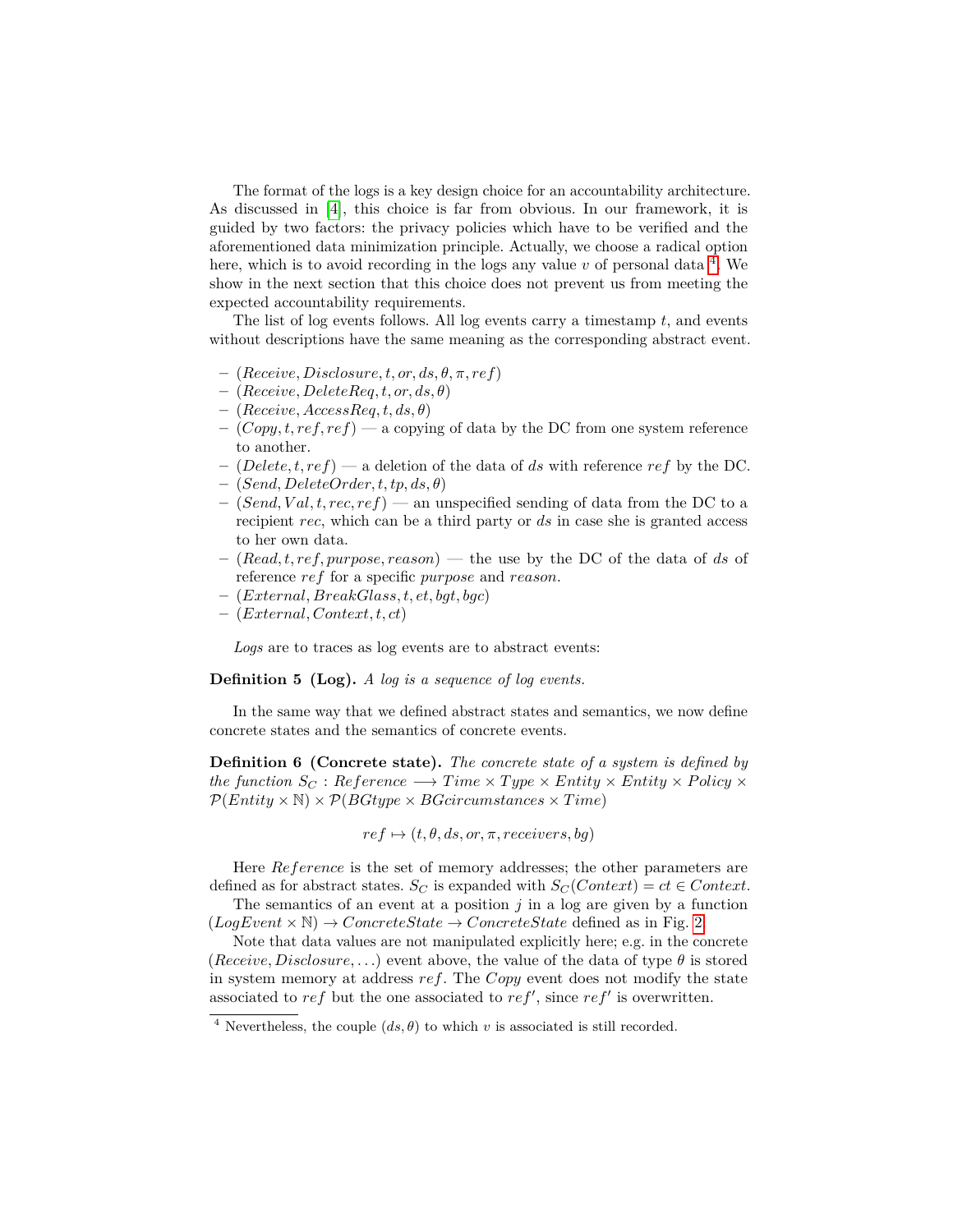$S_C((Receive, Disclosure, t, or, ds, θ, π, ref), j)Σ = Σ[ref → (t, θ, ds, or, π, ∅, ∅)]$  $S_C((Copy, t, ref, ref'), j) \Sigma = \Sigma[ref' \rightarrow \Sigma(ref)]$  $S_C$  ((*Delete, t, ref*)*, j*)*Σ* = *Σ*[*ref* →⊥]  $S_C((Send, Val, t', rec, ref), j) \Sigma =$ if  $rec \neq ds$  then  $\Sigma[ref \rightarrow (t, \theta, ds, or, \pi, receives \cup \{(rec, j)\}, bg)]$ with  $(t, \theta, ds, or, \pi, receives, bq) = \Sigma(ref)$  else  $\Sigma$  $S_C((External, BreakGlass, t', et, bgt, bgc), j) \Sigma =$ if  $(ds, \theta) \in et$  then  $\Sigma[ref \to (t, \theta, ds, or, \pi, receives, bg \cup \{(bgt, bgc, t')\})]$ with  $(t, \theta, ds, or, \pi, receives, bg) = \Sigma (ref)$  else  $\Sigma$  $S_C((External, Context, t, ct), j)$  $\Sigma = \Sigma[Context + ct]$  $S_C(L_i, j) \Sigma = \Sigma$  for the other events.

<span id="page-9-0"></span>**Fig. 2.** Concrete event semantics

The current concrete state  $State_C(L)$  after the execution of a log *L* is defined recursively from  $S_C$ , like  $State_A(\sigma)$  was previously defined from  $S_A$ . One can now express useful functions based on the current state at a position *i* in a log:

- **–** The *Locations* function returns the set of references associated to data of a certain datatype from *ds*:
	- $Locations(L, i, ds, \theta) = \{ref \mid State_C(L, i)(ref) = (\_, \theta, ds, \_, \_, \_, \_\})\}$
- **–** The *AllReceivers* function returns the set of all third parties that store some data of a certain datatype from *ds*, with the associated event index at which they received the data:  $AllReceivers(L, i, ds, \theta) = \{(t_p, k) | \exists ref |$  $State_C(L, i)(ref) = (\_, \theta, ds, \_, \_, receivers, \_) \land (t_p, k) \in receivers$

Furthermore, as for abstract events, let  $EvTime$  be a function such that  $EvTime(L_i) = t_i$  when  $L_i = (..., t_i, ...)$ . Using these functions, we can now express compliance for logs.

#### **3.2 Log Compliance Properties**

Because logs reflect actual system executions and involve lower-level operations such as copies of data in memory addresses, it is necessary to also define the meaning of compliance in terms of logs. The following log compliance properties are stated  $\forall i \in \mathbb{N}, \forall ref, \forall ds, \forall \theta$ :

C1: No personal data should appear in an abstract state after its global deletion delay has expired:  $State_C(L, i-1)(ref) = (t, \theta, ds, or, \pi, receiver, bg) \implies$  $EvTime(L_i) \leq t + \pi$ .dd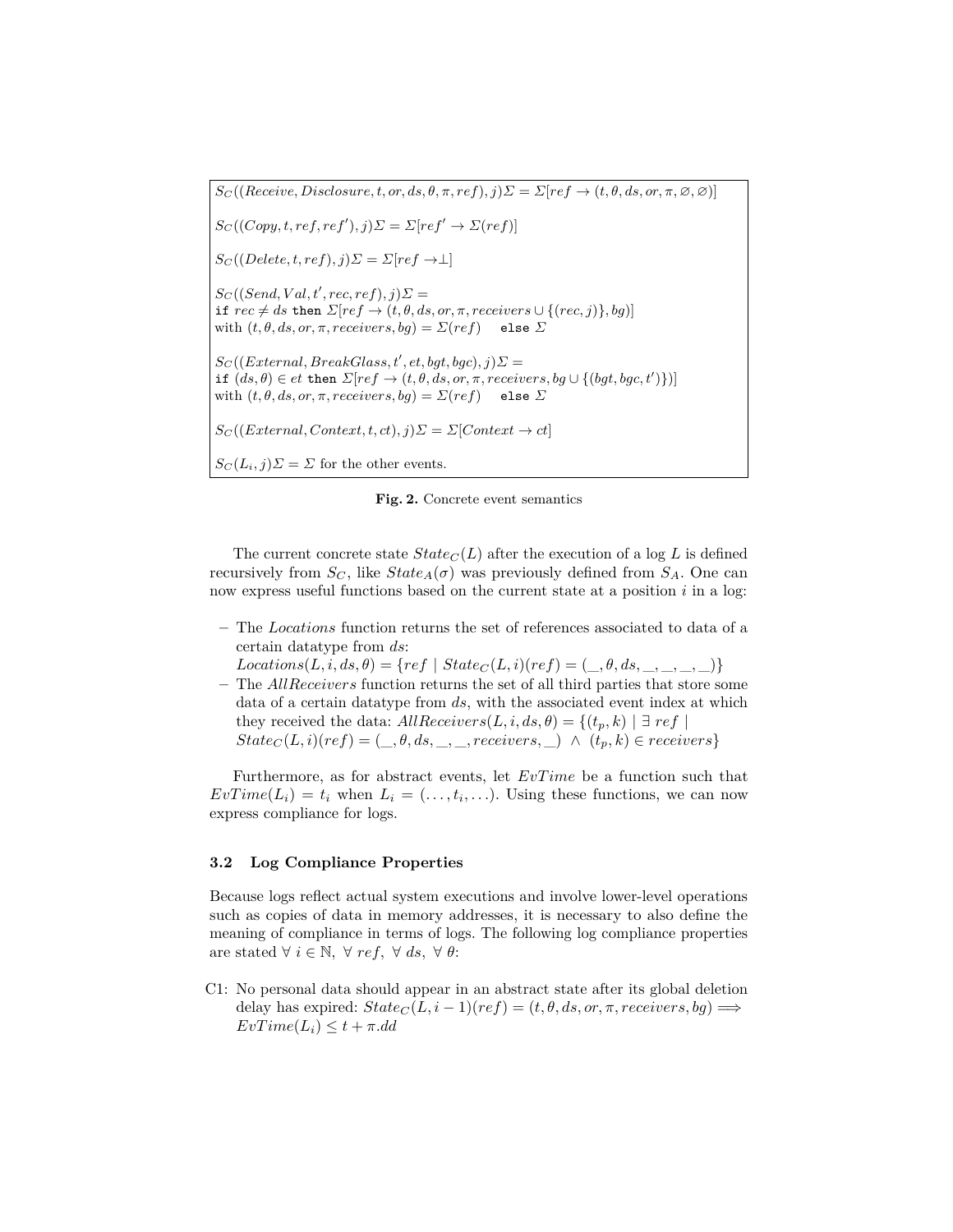- C2: Deletions yield third party deletion requests, sent between the last forwarding of the data and its deletion:  $L_i = (Delete, t', ref) \land State_C(L, i - 1)$  $(ref) = (t, \theta, ds, or, \pi, receives, bg) \Longrightarrow \forall (t_p, l) \in receivers, \exists k \mid \exists t'' \mid$  $L_k = (Send, DeleteOrder, t'', t_p, ds, \theta) \land k \in [\alpha, i] \text{ with } \alpha = max\{n \mid (t_p, n) \}$ ∈ *receivers*}
- C3: Delete requests are fulfilled before expiration of the request fulfillment delay:  $L_i = (Received, DeleteReg, t', or, ds, \theta) \wedge State_C(L, i-1)(ref) = (t, \theta, ds, or,$  $\pi,$  *receivers, bg*)  $\implies \forall r \in \text{Locations}(L, i, ds, \theta), \exists k \mid \exists t'' \mid L_k = (\text{Delete},$  $t'', r$   $\wedge$   $t' < t'' \leq t' + \pi . rd$
- C4: C4 is defined similarly to C3 for access requests.
- C5: Data is only used for purposes defined in the policy:  $L_i = (Read, t', ref, t')$  $purpose, reason) \wedge State_C(L, i-1)(ref) = (t, \theta, ds, or, \pi, receivers, bg)$  $\implies$  *purpose*  $\in \pi.ap$
- C6: All contexts in which data is used in the trace are authorised in the policy:  $L_i = (Read, t', ref, purpose, reason) \land State_C(L, i - 1)(Context) = ct \land$  $State_C(L, i-1)(ref) = (t, \theta, ds, or, \pi, receives, bg) \Longrightarrow ct \in \pi$ .cx
- C7: If the policy forbids all forwarding, there is none:  $L_i = (Send, Val, t', rec, ref) \land rec \neq ds \land$  $State_C(L, i-1)(ref) = (t, \theta, ds, or, \pi, receives, bg) \Longrightarrow \pi.fw \neq \uparrow$

**Definition 7 (Log compliance).** *A log L is compliant (Compliant<sub>C</sub>(L)) if it satisfies all of the above properties*  $C_1, \ldots, C_7$ .

#### <span id="page-10-0"></span>**4 Accountability Properties**

To relate abstract privacy policies to actual log verifications, it is necessary to introduce two abstraction relations: a relation between abstract states and concrete states and a relation between traces and logs.

We first introduce the relation between abstract states and concrete states:

**Definition 8 (State abstraction).** *Abstract*<sub>*S*</sub>( $\Sigma$ <sub>*C*</sub>, $\Sigma$ <sub>*A*</sub>) *holds if and only if*  $\{(ds, \theta) \mid \exists r, \Sigma_C(r) = (t, \theta, ds, or, \pi, receives, bg)\} = Domain(\Sigma_A)$  and  $\forall r, \forall ds, \forall \theta, \Sigma_C(r) = (t, \theta, ds, or, \pi, receives, bg) \iff$  $\exists v \mid \Sigma_A(ds, \theta) = (t, or, v, \pi, receiveors, bg).$ 

The relation  $Abstract<sub>L</sub>$  denotes that a trace is an abstraction of a log:

**Definition 9 (Log abstraction).**  $Abstract<sub>L</sub>(L, \sigma)$  holds if and only if there *exists a function Map such that*  $Map : \mathbb{N} \to \mathcal{P}(\mathbb{N}) \mid \forall r \in [1, |\sigma|]$ ,  $Map(r) \neq$  $\emptyset \land \forall r, s \in [1, |\sigma|], \forall r' \in Map(i), \forall s' \in Map(j), r < s \Longrightarrow r' < s' \text{ and for}$  $all \ i \in [1, |\sigma|]$  *and for all*  $j \in [1, |L|]$ *, the properties in Fig. 3 are true.* 

Using this *Abstract* function, it is now possible to express the core correctness property relating traces and logs:

*Property 1 (Correctness).*

 $Compliant_C(L) \wedge Abstract_L(L, \sigma) \Longrightarrow Compliant_A(\sigma)$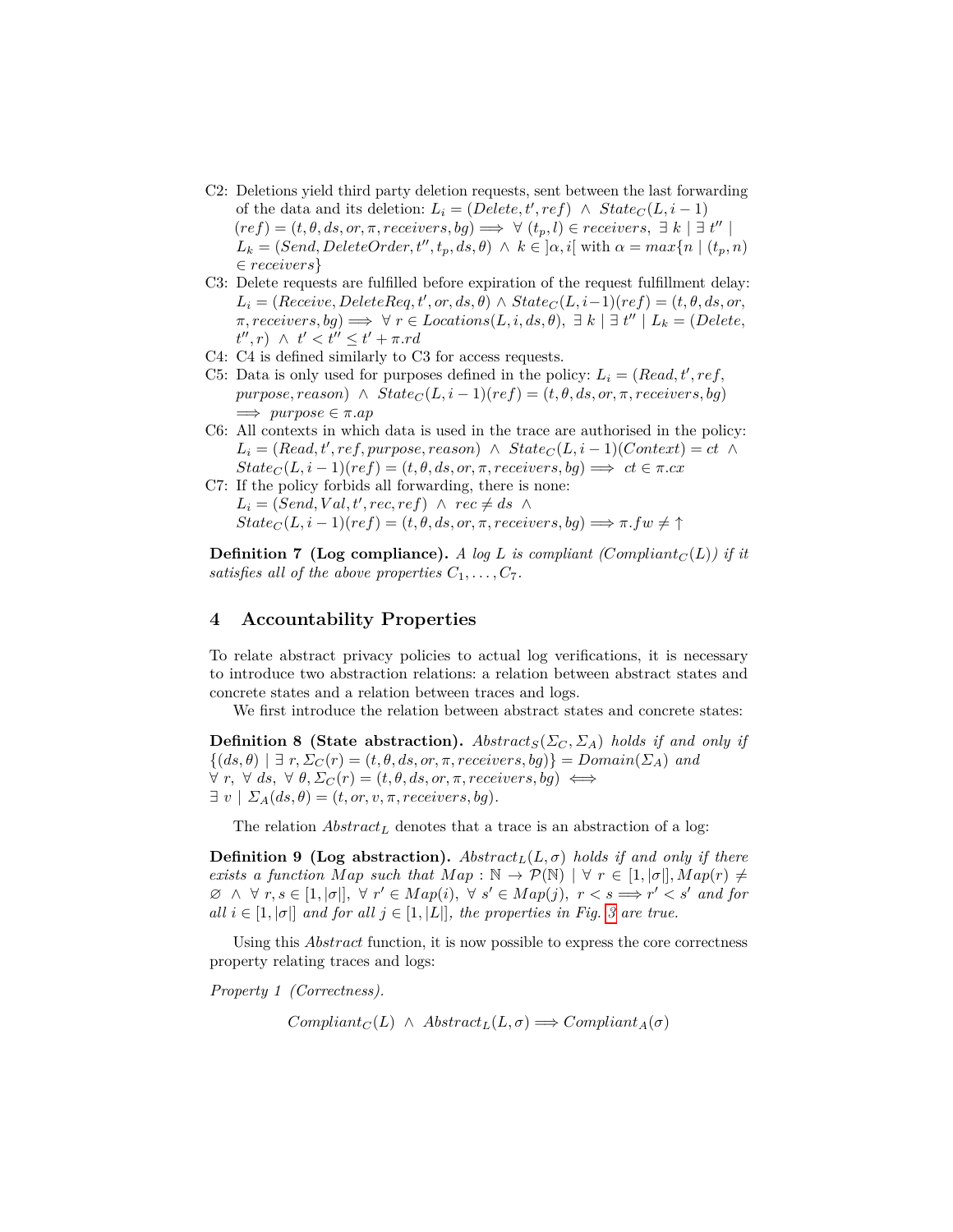$Map(i) = \{j\} \land \sigma_i = (Disclosure, t, or, ds, \theta, v, \pi) \iff$  $L_i = (Receive, Disclosure, t, or, ds, \theta, \pi, ref) \wedge$  $Abstract_S(State_C(L, i-1), State_A(\sigma, i-1))$  $Map(i) = \{i\} \land \sigma_i = (DeleteReg, t, or, ds, \theta) \iff$  $L_j = (Receive, DeleteReg, t, or, ds, \theta) \wedge Abstract_S(State_C(L, j-1), State_A(\sigma, i-1))$  $Map(i) = \{j\} \land \sigma_i = (AccessReg, t, ds, \theta) \iff$  $L_j = (Receive, AccessReg, t, ds, \theta) \wedge Abstracts(State_C (L, j - 1), State_A(\sigma, i - 1))$  $Map(i) = J \land \sigma_i = (Delete, t, ds, \theta) \iff$  $\forall r \in Locations(L, min(J), ds, \theta), \exists j \in J$  $L_i = (Delete, t, r) \land Abstracts(State_C (L, j - 1), State_A(\sigma, i - 1))$  $Map(i) = \{j\} \land \sigma_i = (DeleteOrder, t, tp, ds, \theta) \iff$  $L_j = (Send, DeleteOrder, t, tp, ds, \theta) \wedge Abstracts(State_C (L, j-1), State_A(\sigma, i-1))$  $Map(i) = \{j\} \land \sigma_i = (Forward, t, rec, ds, \theta, v, \pi) \iff$  $L_j = (Send, Val, t, rec, ref)$  with  $State_C(L, j - 1)(ref) =$  $(t^{\prime}, \theta, ds, or, \pi, receiveers, bg) \land Abstracts(State_C(L, j-1), State_A(\sigma, i-1))$  $Map(i) = \{j\} \land \sigma_i = (Use, t, ds, \theta, purpose, reason) \land$  $State_A(\sigma, i-1)(Context) = ct \iff$  $L_j = (Read, t, ref, purpose, reason)$  with  $State_C(L, j - 1)(ref) =$  $(t^{\prime}, \theta, ds, or, \pi, receiveors, bg) \land Abstracts(State_C(L, j-1), State_A(\sigma, i-1)) \land$  $State_C(L, j-1)(Context) = ct$ 

<span id="page-11-0"></span>**Fig. 3.** Log abstraction definition

This property shows that the abstract meaning of the policies (which can be understood by users) reflect the actual properties of the logs. It also makes it possible to abstract the log into a trace and analyse the trace instead of the log.

*Proof outline:* Since  $Compliant_A(\sigma)$  is defined as the conjunction of the seven trace compliance hypotheses *Ai* defined in [§2,](#page-3-1) it is equivalent to show that they all hold. We do not detail all proofs here but present the strategy and an archetypal example<sup>[5](#page-11-1)</sup>. Generally speaking, starting with the premise of a given *Ai*, one wants to reach the corresponding conclusion, assuming the ad hoc log compliance property *Ci* and  $Abstract<sub>L</sub>(L, \sigma)$ . Abstract events can be mapped back to one or more concrete events; for instance, in case of deletion, all references for a given *ds* and *θ* must be deleted, giving rise to multiple concrete *Delete* events. The corresponding log compliance property is then used. Often, to use the log compliance property in question, information about states is needed and can be obtained through the state abstraction used in the predicates. For instance, in the case of A7, concluding that  $\pi f w \neq \uparrow$  via C7 implies reasoning over the

<span id="page-11-1"></span> $\overline{5}$  See [\[6\]](#page-16-6) for more details.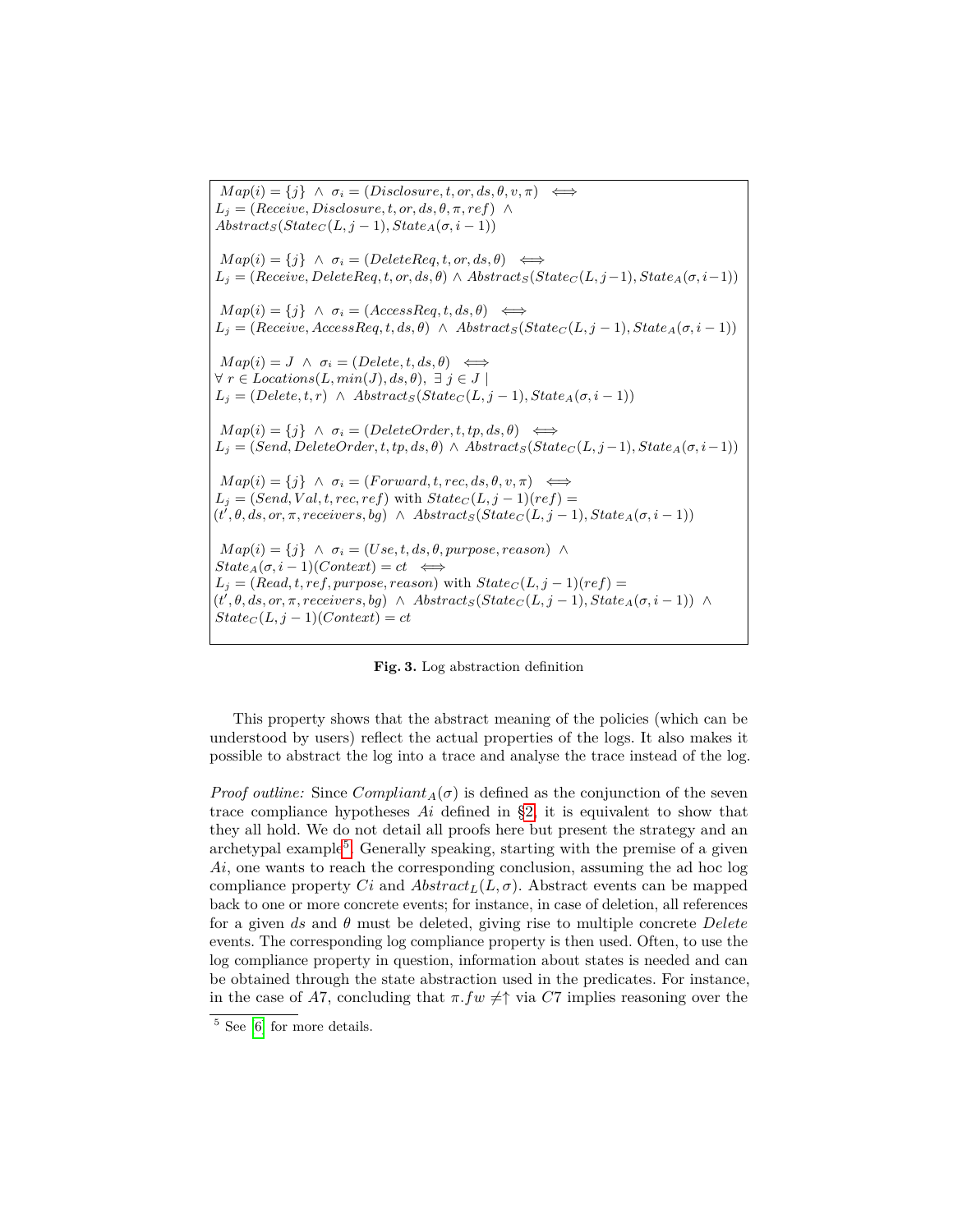concrete state associated to the reference parameter of the (*Send, V al, . . .*) event; indeed, the event itself does not carry the associated policy, unlike its abstract version *Forward*, but the state mapping is realised through  $Abstract_L(L, \sigma)$ .

The case of *A*2 is typical: its assumptions are  $\sigma_i = (Delete, t', ds, \theta) \land$ *State<sub>A</sub>*( $\sigma$ ,  $i - 1$ )( $ds, \theta$ ) = (*t*, *or*, *v*,  $\pi$ , *receivers*, *bg*). We assume *Abstract<sub>L</sub>*(*L*,  $\sigma$ ). Let  $J = Map(i)$ . The part of  $Abstract_L(L, \sigma)$  relative to *Delete* yields  $\forall r$  $\in$  *Locations*(*L, min*(*J*)*, ds,*  $\theta$ )*,*  $\exists$  *j*  $\in$  *J* | *L<sub>j</sub>* = (*Delete,t',r*) ∧ *Abstract<sub>S</sub></sub>*(*State<sub>C</sub>*) (*L, j*−1)*, StateA*(*σ, i*−1)), Since *StateA*(*σ, i*−1)(*ds, θ*) = (*t, or, v, π, receivers, bg*), we get, in particular, ∀ *r* ∈ *Locations*(*L, min*(*J*)*, ds, θ*)*,* ∃ *j* ∈ *J* | *State<sup>C</sup>* (*L, j* −  $1)(r) = (t, \theta, ds, or, \pi, receives, bg)$ . *C*2 can now be used, and gives  $\forall (t_p, l) \in$  $r$ *eceivers,*  $\exists k \mid \exists t'' \mid L_k = (Send, DeleteOrder, t'', t_p, ds, \theta) \land k \in [\alpha, i]$  with  $\alpha = \max\{n \mid (t_p, n) \in receivers\}$ . Using  $Abstract_L(L, \sigma)$  again for *DeleteOrder* yields the desired conclusion:  $\forall$   $(t_p, l) \in receivers$ ,  $\exists k' \mid Map(k') = \{k\} \mid \sigma_{k'} =$  $(DeleteOrder, t'', tp, ds, \theta) \text{ with } k' \in ]\alpha, j'[ \text{ and } \alpha = max\{n \mid (t_p, n) \in receivers \}.$ In this case, it is critical to establish a correspondence between abstract and concrete states to be able to reason over the *receivers* set that features in the conclusion of both properties. In the case of *A*6 and *C*6, context equivalence is used.

*Race conditions* From the perspective of a DS, it is essential that all copies of data are actually deleted in the end, whether they are local or remote. The following property guarantees that all deletion requests are eventually fulfilled on all levels:

*Property 2 (Absence of Race Conditions).* All deletion requests are fulfilled after a finite delay, provided the log is compliant and of finite length.

*Proof outline:* We assume  $L = L_1 \ldots L_n$  to be a log of length *n*, *ds* and  $\theta$  fixed. All deletion requests are fulfilled after a finite delay. Indeed, assume  $\exists i \in [1, n] | L_i =$  $(Received, DeleteReg, t, or, ds, \theta), L_i \in L$  and  $A = Locations(L, i, ds, \theta)$ . By contradiction, the following alternatives are impossible:

- **–** Assume there exists a local copy of the initial data which is never deleted, i.e.  $\exists \text{ref} \in A \mid \forall s \in [1, n], L_s \neq (Delete, t', ref) \land L_s \neq (Copy, t'', ref', ref)$ with  $ref' \notin Locations(L, i, ds, \theta)$  — this contradicts *C*3.
- **–** Assume there is a third party whom the data was shared with and who never received a *DeleteOrder*, i.e.  $\exists \alpha \in AllReceivers(L, i, ds, \theta)$  and  $\forall r \in$  $[1, n], L_r \neq (Send, DeleteOrder, t, \alpha, ds, \theta)$ . Because of the above, we know  $\exists k \mid L_k = (Delete, t', ref) \text{ with } ref \in A \text{ -- this contradicts } C2.$
- **–** Assume the data was received by the DC from a third party *T P* after its initial versions were deleted locally at time *t'*, i.e. ∃ *t''* | (*Receive, Disclosure, t'', TP*,  $ds, \theta, \pi, ref) \wedge t'' > t'$ . This contradicts *C*2's guarantee the deletion order to *T P* was sent out before *t* ′ , since the deletion order makes the data unavailable to  $TP$  at time  $t''$ .

On the other hand, there is no guarantee that data for a given  $\theta$  is deleted at the end of a trace if no deletion request exists for it. Indeed, successive disclosures with ever-growing global deletion delays *π.dd* do not contradict *C*1.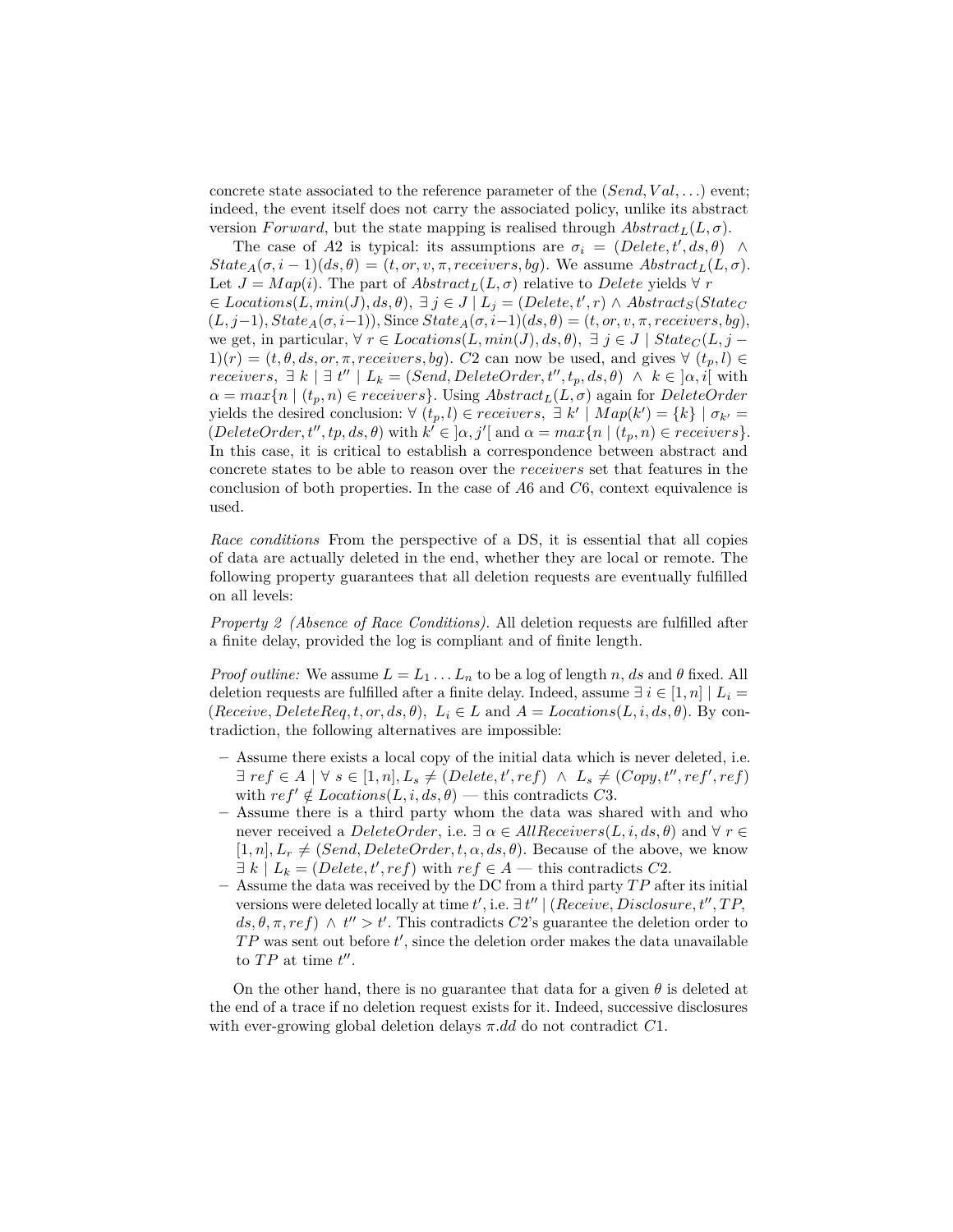### <span id="page-13-0"></span>**5 Accountability Process**

The formal framework presented in this paper contributes to the three types of accountability introduced in [§1:](#page-1-1) it can be used to provide precise definitions of privacy policies and to build log analysers to check the compliance of a log with respect to the privacy policies of the data collected by the DC. Actual log files can be parsed and converted by log abstraction to traces that can be mechanically checked as in [\[4\]](#page-16-4). In addition, it suggests a number of manual checks and procedural measures required to complement the log analysis and make it fully effective. In practice, as we argued in [\[5\]](#page-16-7), a true accountability process should impose that these manual checks are carried out by independent auditors.

The additional manual checks suggested by the formal framework fall into two categories:

- **–** General verifications on the architecture of the system: the goal of these verifications is to convince the auditor that the log reflects the actual execution of the system. In general it will not be possible to check this property formally because it will be out of the question to build a formal model of an entire system just for the purpose of accountability. However, the formal framework provides clear guidelines about the guarantees that the DC should provide (in informal or semi-formal ways, for example in the form of diagrams and design documentation). Basically, each type of log event leads to specific assumptions which have to be met by the logging tool and demonstrated by the DC: for example any operation involving the receipt, copy or transfer of personal data should be appropriately recorded in the log, each use of personal data should be associated with a precise purpose recorded in the log, etc.
- **–** Specific verifications depending on the outcome of the log analysis: the log contains references to pieces of information that may have to be checked by the auditor. For example, the reason argument of Read events can take the form of a piece of text explaining in more detail the justification for the use of the data<sup>[6](#page-13-1)</sup>. Similarly, the parameters associated with break-glass events can be checked to confirm that they provide sufficient justifications for the breach of a privacy property<sup>[7](#page-13-2)</sup>.

It should be clear that the objective of an audit in the context of accountability is not to provide a one hundred per cent guarantee that the system is compliant. The general philosophy is that a good accountability process should make it more difficult for DC to breach the rules and also to cover up their misbehaviour. In practice, auditors (or controllers of Data Protection Authorities<sup>[8](#page-13-3)</sup>) do not attempt to check all log entries for all collected data: they rather choose to explore logs

<span id="page-13-1"></span> $6$  These descriptions can be recorded in a library and provided through specific functions; they are useful to complement and define more precisely the purpose argument.

<span id="page-13-2"></span><sup>&</sup>lt;sup>7</sup> Each break-glass event is associated with a set *et* of affected entities and data types.

<span id="page-13-3"></span><sup>8</sup> Such as the CNIL in France.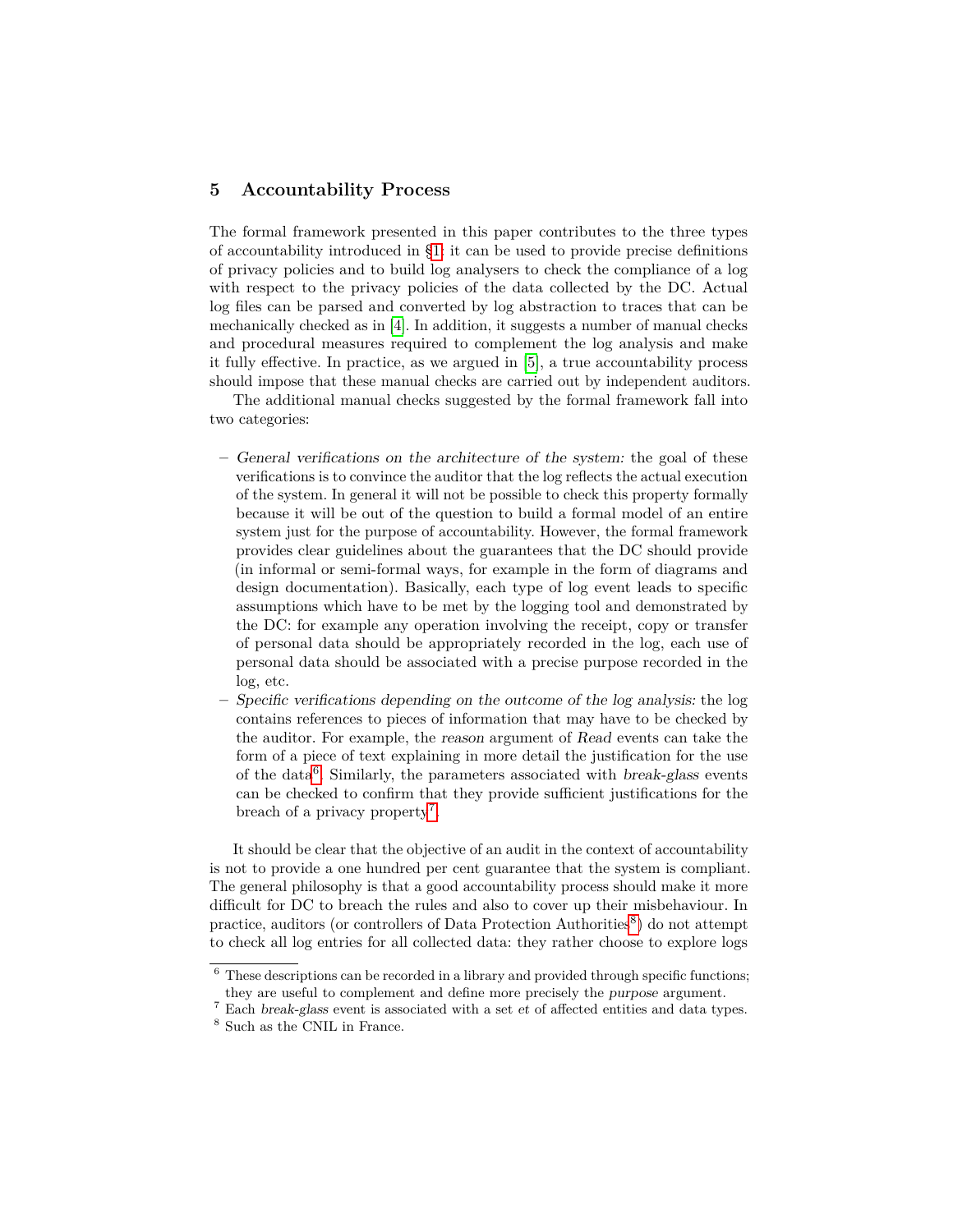selectively to check specific types of data<sup>[9](#page-14-2)</sup>. In our model, the correctness property of [§4](#page-10-0) defines a condition to be met by such a log analyser. Despite the fact that a full application of formal verifications is out of reach in this context, we believe that the formal approach followed here can bring significant benefits in terms of rigour in the definition of the objectives and the procedures to reach them.

## <span id="page-14-0"></span>**6 Related Work**

Accountability in computer science is generally associated with very specific properties. An example of a formal property attached to accountability is nonrepudiation: Bella and Paulson [\[2\]](#page-16-8) see accountability as a proof that a participant took part in a security protocol and performed certain actions. The proof of non-repudiation relies on the presence of specific messages in network history.

Several frameworks for a posteriori compliance control have already been developed. Etalle and Winsborough [\[11\]](#page-16-9) present a logical framework for using logs to verify that actions taken by the system are authorized. Cederquist et al. [\[7\]](#page-16-10) introduce a framework to control compliance of document policies where users may be audited and asked to justify actions. Jagadeesan et al. [\[15\]](#page-16-11) define accountability as a set of mechanisms based on "after-the-fact verification" by auditors for distributed systems. As in [\[19\]](#page-16-12), blame assignment based on evidence plays a central role in this framework. Integrity (the consistency of data) and authentication (the proof of an actor's identity) are integral to the communication model. Together with non-repudiation [\[2\]](#page-16-8), these technical concepts are often seen as pillars of the concept of accountability in computer science literature.

On the practical side, Haeberlen [\[14\]](#page-16-13) outlines the challenges and building blocks for accountable cloud computing. Accountability is seen as desirable both for customers of cloud services and service providers. The building blocks of accountability are defined as completeness, accuracy and verifiability. Technical solutions to enable these characteristics on cloud computing platforms have been devised by the authors.

Work presented in [\[17\]](#page-16-14) proposes criteria for acceptable log architecture depending on system features and potential claims between the parties.

Finally, current legal perspectives on accountability are surveyed in [\[13\]](#page-16-15).

# <span id="page-14-1"></span>**7 Conclusions**

Considering the ever-growing collection and flow of personal data in our digital societies, a priori controls will be less and less effective for many reasons, and accountability will become more and more necessary to counterbalance this loss of ex ante control by DS. Another major benefit of accountability is that it can act as an incentive for DC to take privacy commitments more seriously and put appropriate measures in place, especially if audits are conducted in a truly independent way and possibly followed by sanctions in case of breach. As pointed

<span id="page-14-2"></span><sup>&</sup>lt;sup>9</sup> Typically, sensitive data or data for which they have suspicions of breach.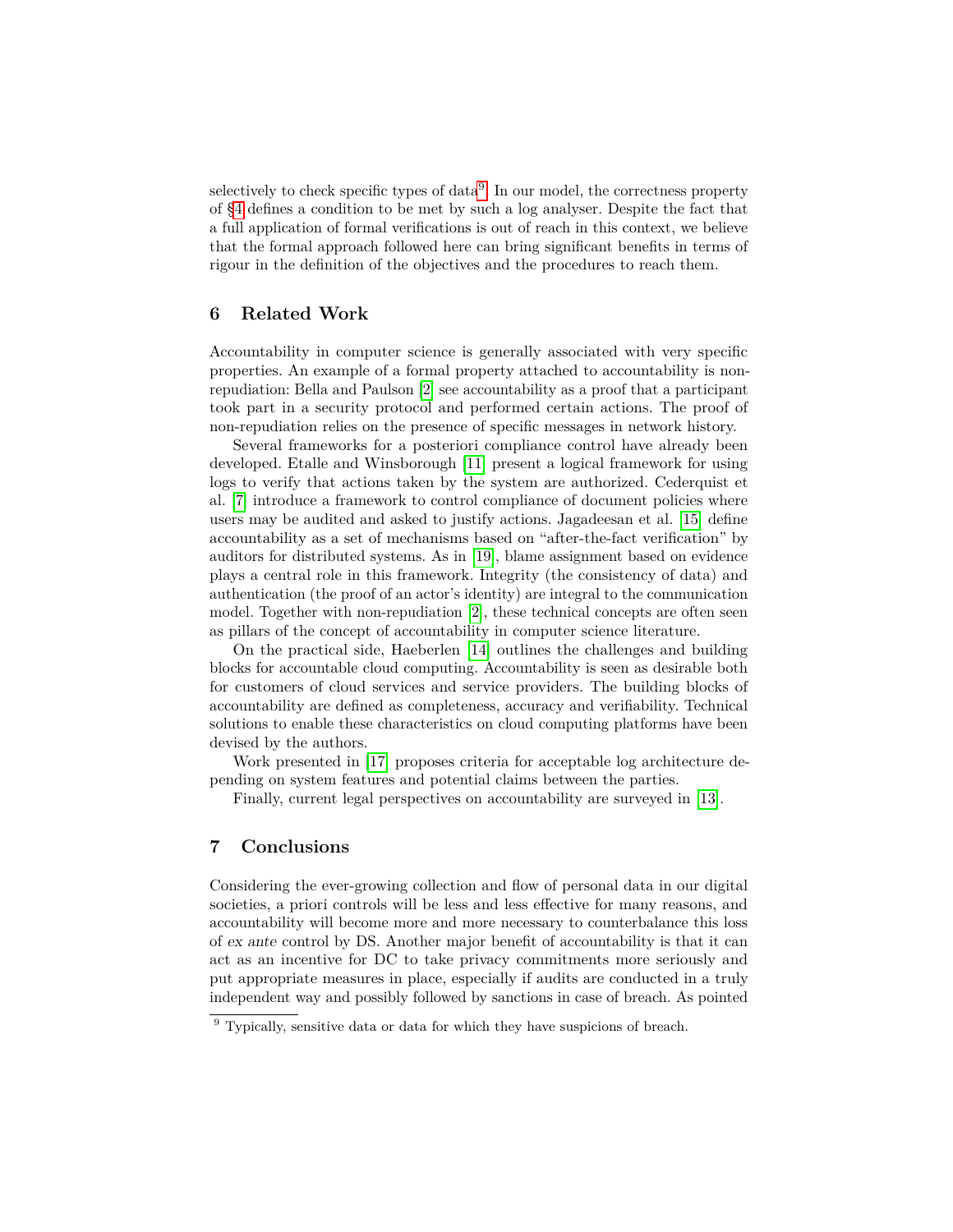out by De Hert, "the qualitative dimension of accountability schemes may not be underrated" [\[10\]](#page-16-16).

However, the term "accountability" has been used with different meanings by different communities, very often in a broad sense by lawyers and in very specific technical contexts by computer scientists. This paper aims to reconcile both worlds, by defining precisely the aspects which can be formalised and showing how manual checks can complement automatic verifications.

The language used here to express privacy policies and the sets of events are typical of the most relevant issues in this area, but they should obviously be complemented to be used as a basis for an effective accountability framework. In order to implement such a framework, several issues should be addressed:

- **–** The security (integrity and confidentiality) of the logs should be ensured. This aspect, which has not been discussed here, has been addressed by previous work [\[3,](#page-16-17) [20,](#page-16-18) [21\]](#page-16-19).
- **–** A suitable interface should be provided to the auditors for a selective search of the logs based on an analyser meeting the requirements defined in [§4.](#page-10-0) This interface must provide convenient ways for the auditor to reach the documents that need complementary verifications.
- **–** More complex data manipulation operations should be considered, including for example the merging of different pieces of personal data or anonymization techniques. The privacy policy language should be extended to allow the DS to specify the rules associated with the result of such operations.

Last but not least, it is also possible to reduce even further the amount of data stored in the logs by ensuring that not only the values of personal information are not recorded in the logs, but also the identity of the DS and the type of data (the  $(ds, \theta)$  pair in the formal model). Indeed, the only role of this pair in the model is to establish a link with the privacy policy and it could as well be anonymized through a hash function. The fact that our formal model can be used to implement an effective accountability framework without recording any extra personal data makes it possible to counter the most common objection against accountability in the context of personal data protection. This argument is especially critical for Data Protection Agencies, for which such a "personaldata-free" accountability framework could significantly ease day-to-day checks. It can also be a key argument for DC reluctant to create new logs which may represent additional security risks. For these reasons, we hope this work can pave the way for future wider adoption of effective accountability of practice.

*Acknowledgement* This work was partially funded by the European project PARIS / FP7-SEC-2012-1 and the Inria Project Lab CAPPRIS (Collaborative Action on the Protection of Privacy Rights in the Information Society).

## **References**

<span id="page-15-0"></span>1. Article 29 Data Protection Working Party: Opinion 3/2010 on the principle of accountability (2010)